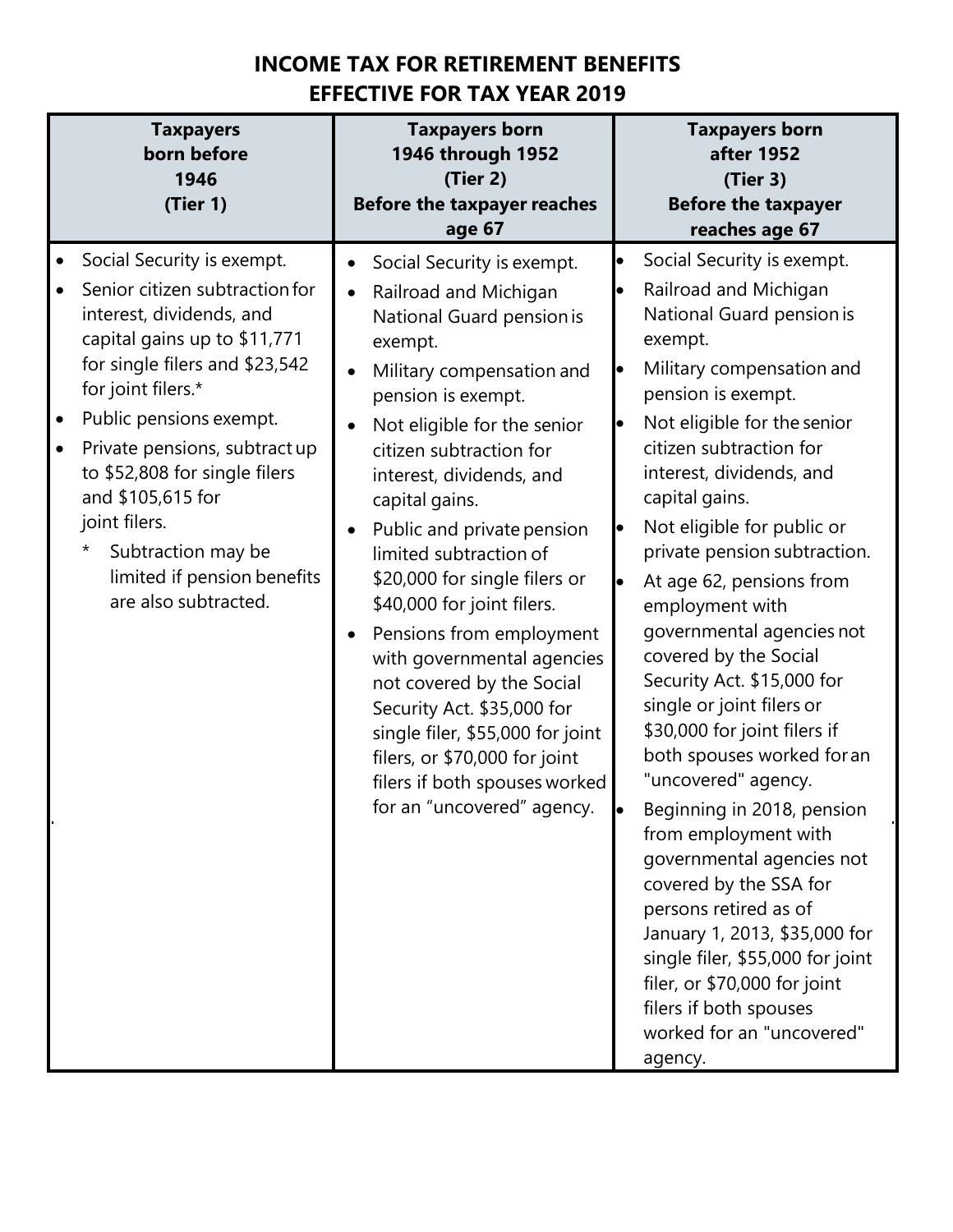## **INCOME TAX FOR RETIREMENT BENEFITS EFFECTIVE FOR TAX YEAR 2019**

| <b>Taxpayers</b><br>born before<br>1946<br>(Tier 1) | <b>Taxpayers born</b><br>1946 through 1952<br>(Tier 2)<br>After the taxpayer reaches<br>age 67                                                                                                                                                                                                                                                                                                                                                                                                                                                                                                                                                                                                                                                                                                                                                                                                                    | <b>Taxpayers born</b><br>after 1952<br>(Tier 3)<br>After the taxpayer<br>reaches age 67                                                                                                                                                                                                                                                                                                                                                                                                                                                                                                                                                                                                                    |
|-----------------------------------------------------|-------------------------------------------------------------------------------------------------------------------------------------------------------------------------------------------------------------------------------------------------------------------------------------------------------------------------------------------------------------------------------------------------------------------------------------------------------------------------------------------------------------------------------------------------------------------------------------------------------------------------------------------------------------------------------------------------------------------------------------------------------------------------------------------------------------------------------------------------------------------------------------------------------------------|------------------------------------------------------------------------------------------------------------------------------------------------------------------------------------------------------------------------------------------------------------------------------------------------------------------------------------------------------------------------------------------------------------------------------------------------------------------------------------------------------------------------------------------------------------------------------------------------------------------------------------------------------------------------------------------------------------|
|                                                     | Social Security is exempt.<br>Railroad and Michigan<br>National Guard pension<br>is exempt (see below).<br>Military compensation<br>and pension is exempt<br>(see below).<br>Not eligible for the<br>senior citizen<br>subtraction for interest,<br>dividends, and capital<br>gains.<br>Eligible for Standard deduction:<br>Subtraction against all<br>income of \$20,000 for<br>single filers and \$40,000 for<br>joint filers.<br>Subtraction increased to<br>$\bullet$<br>\$35,000 for single filers and<br>\$55,000 for joint filers with<br>pensions from employment<br>with governmental agencies<br>not covered by the Social<br>Security Act, or to \$70,000<br>for joint filers if both<br>spouses worked for an<br>"uncovered" agency.<br>Not eligible for this income<br>٠<br>subtraction to the extent<br>Military income and<br>Railroad/Michigan National<br>Guard pension exemption is<br>claimed. | Not eligible for the senior<br>$\bullet$<br>citizen subtraction for<br>interest, dividends, and<br>capital gains.<br>Not eligible for public or<br>private pension subtraction.<br>Income exemption election:<br>Elect exemption against all<br>income of \$20,000 for<br>single filers or \$40,000 for<br>joint filers.<br>Note: No exemption for<br>Social Security,<br>Military<br>compensation and<br>pension, and<br>Railroad/Michigan<br><b>National Guard</b><br>pension. No<br>personal<br>exemptions<br><b>OR</b><br><b>Elect</b> to exempt Social<br>Security, Military<br>compensation and<br>pension, and<br>Railroad/Michigan<br>National Guard pension.<br>May claim personal<br>exemptions. |